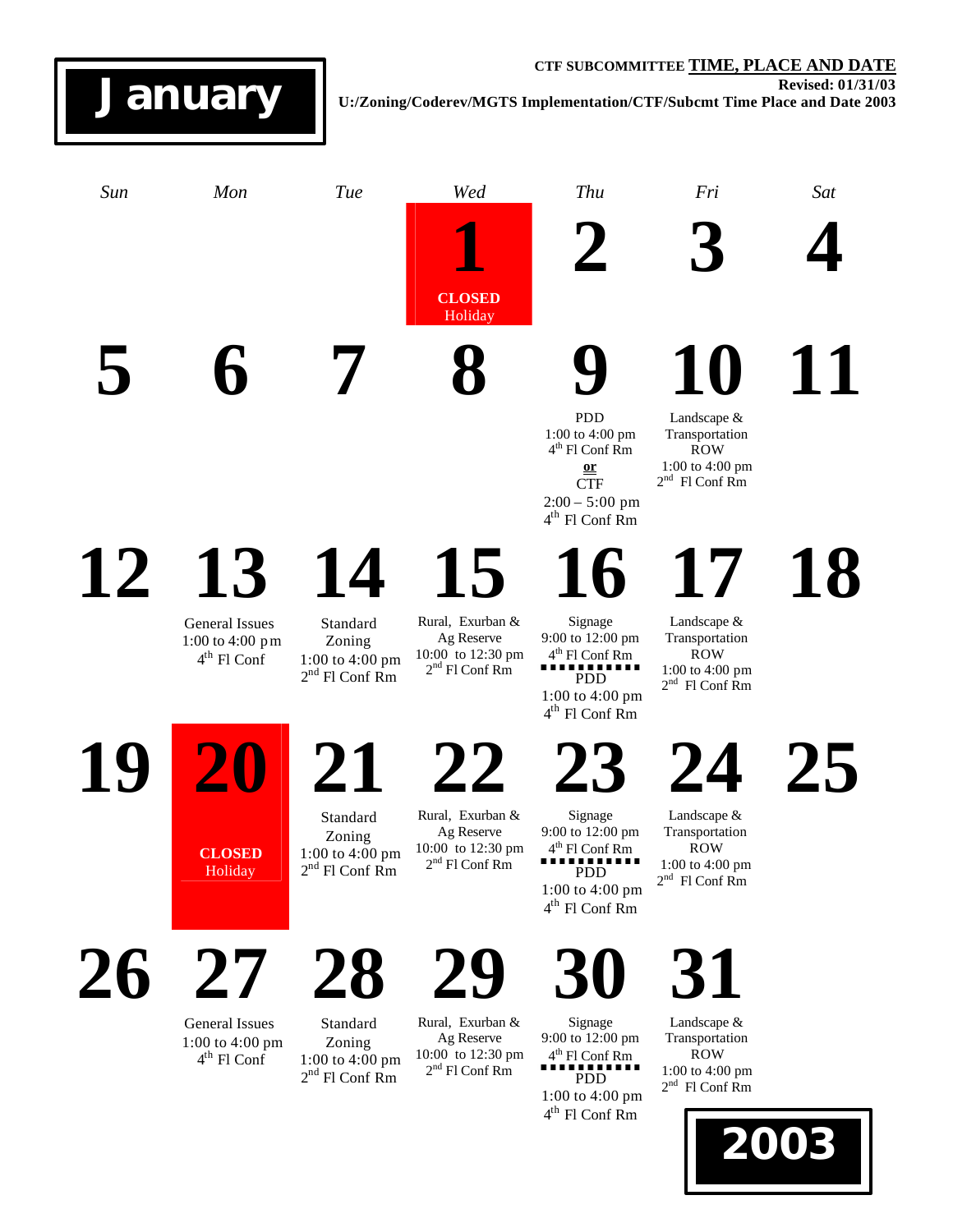## **CTF SUBCOMMITTEE TIME, PLACE AND DATE Revised: 01/31/03 U:/Zoning/Coderev/MGTS Implementation/CTF/Subcmt Time Place and Date 2003** *Sun Mon Tue Wed Thu Fri Sat* **1 2 3 4 5 6** Signage 9:00 to 12:00 pm 4 th Fl Conf Rm THE COME 2:00 – 5:00 pm 4 th Fl Conf Rm **7** Landscape & Transportation ROW 1:00 to 4:00pm 2 nd Fl Conf Rm **8 9 10 11 12 13 14** Landscape & Transportation ROW 1:00 to 4:00 pm 2 nd Fl Conf Rm **15 16 17 Closed 18** PDD 1:00 to 3:00 pm 4 th Fl Conf Rm **19** Rural, Exurban & Ag Reserve 10:00 to 12:30 pm 2 nd Fl Conf Rm **20** Signage 9:00 to 12:00 pm 4 th Fl Conf Rm \*\*\*\*\*\*\*\*\*\*\*\*\*\*<br>CTF 2:00 to 5:00pm 4 th Fl Conf Rm **21** Landscape 1:00 to 4:00 pm 2 nd Fl Conf Rm **22 23 24 25 26 27 28 February**

General Issues 1:00 to 4:00 pm 4 th Fl Conf Rm

Standard Zoning 1:00 to 4:00 pm  $2<sup>nd</sup>$  Fl Conf Rm

Rural, Exurban & Ag Reserve 10:00 to 12:30 2 nd FL Conf Rm

Signage 9:00 to 12:00 pm 4 th Fl Conf Rm THE CTF  $\blacksquare$ ., 2:00 to 5:00pm

4 th Fl Conf Rm

PDD 9:00 to 12:00 pm 2 nd Fl Conf Rm -------------

Landscape 1:00 to 4:00 pm 2 nd Fl Conf Rm

**2003**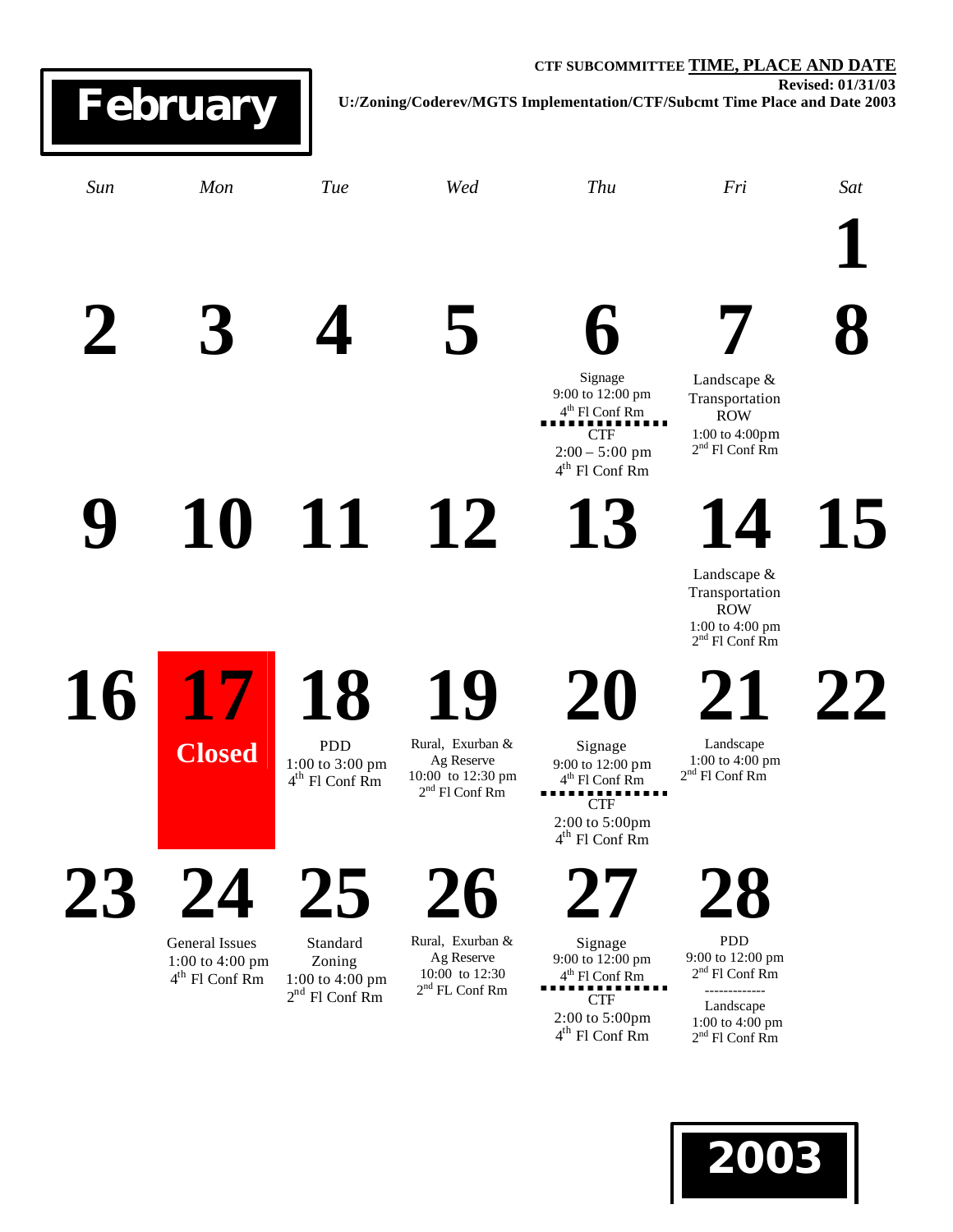## **CTF SUBCOMMITTEE TIME, PLACE AND DATE Revised: 01/31/03 U:/Zoning/Coderev/MGTS Implementation/CTF/Subcmt Time Place and Date 2003** *Sun Mon Tue Wed Thu Fri Sat* **1 2 3** General Issues 1:00 to 4:00 pm  $2<sup>nd</sup>$  Fl Conf Rm **4** Standard Zoning 1:00 to 4:00 pm  $2<sup>nd</sup>$  Fl Conf Rm **5 6** Signage 9:00 to 12:30pm 4<sup>th</sup> FL Conf Rm CTF  $2:00 - 5:00$  pm  $4^{\text{th}}$ Fl Conf Rm **7** PDD 9:00 to 12:00 pm 4<sup>th</sup> Fl Conf Rm Landscape 1:00 to 4:00pm 2 nd FL Conf Rm **8 9 10** PDD 9:00 to 12 noon  $2<sup>nd</sup> FL Conf Rm$ General Issues 1:00 to 4:00 pm 4 th Fl Conf Rm **11** Standard Zoning 1:00 to 4:00 pm  $2<sup>nd</sup>$  Fl Conf Rm **12** Rural, Exurban & Ag Reserve 10:00 to 12:30 2 nd Fl Conf Rm **13** Signage 9:00 to 12:30pm 4 th FL Conf Rm **CTF** 2:00 – 5:00 pm 4 th Fl Conf Rm **14** Landscape 1:00 to 4:00 pm  $2<sup>nd</sup>$  FL Conf Rm **15 16** General Issues 1:00 to 4:00 pm  $2<sup>nd</sup>$  Fl Conf Rm **18** Standard Zoning 1:00 to 4:00 pm  $2<sup>nd</sup>$  Fl Conf Rm **19** Rural, Exurban & Ag Reserve 10:00 to 12:30 2 nd Fl Conf Rm **20** Signage 9:00 to 12:30pm 4<sup>th</sup> Fl Conf Rm CTF  $2:00 - 5:00$  pm 4 th Fl Conf Rm **21** PDD 9:00 to 12pm  $2<sup>nd</sup>$  Fl Conf. Rm Landscape 1:00 to 4:00pm  $2<sup>nd</sup>$  Fl Conf Rm **22 23 24** General Issues 1:00 to 4:00 pm 4 th Fl Conf Rm **25** Standard Zoning 1:00 to 4:00 pm  $2<sup>nd</sup>$  Fl Conf Rm **26** Rural, Exurban & Ag Reserve 10:00 to 12:30 2 nd Fl Conf Rm **27** Signage 9:00 to 12:30pm 4 th Fl Conf Rm --------------- **CTF 28** PDD 9:00 to 12:00pm 2 nd FL Conf Rm ------------- Landscape 1:00 to 4:00pm **29 March Canceled**

**30 31** General Issues

1:00 to 4:00 pm  $2<sup>nd</sup>$  Fl Conf Rm

 $1 - 5:00 \text{ pm}$ Fl Conf Rm

2<sup>nd</sup> FL Conf Rm